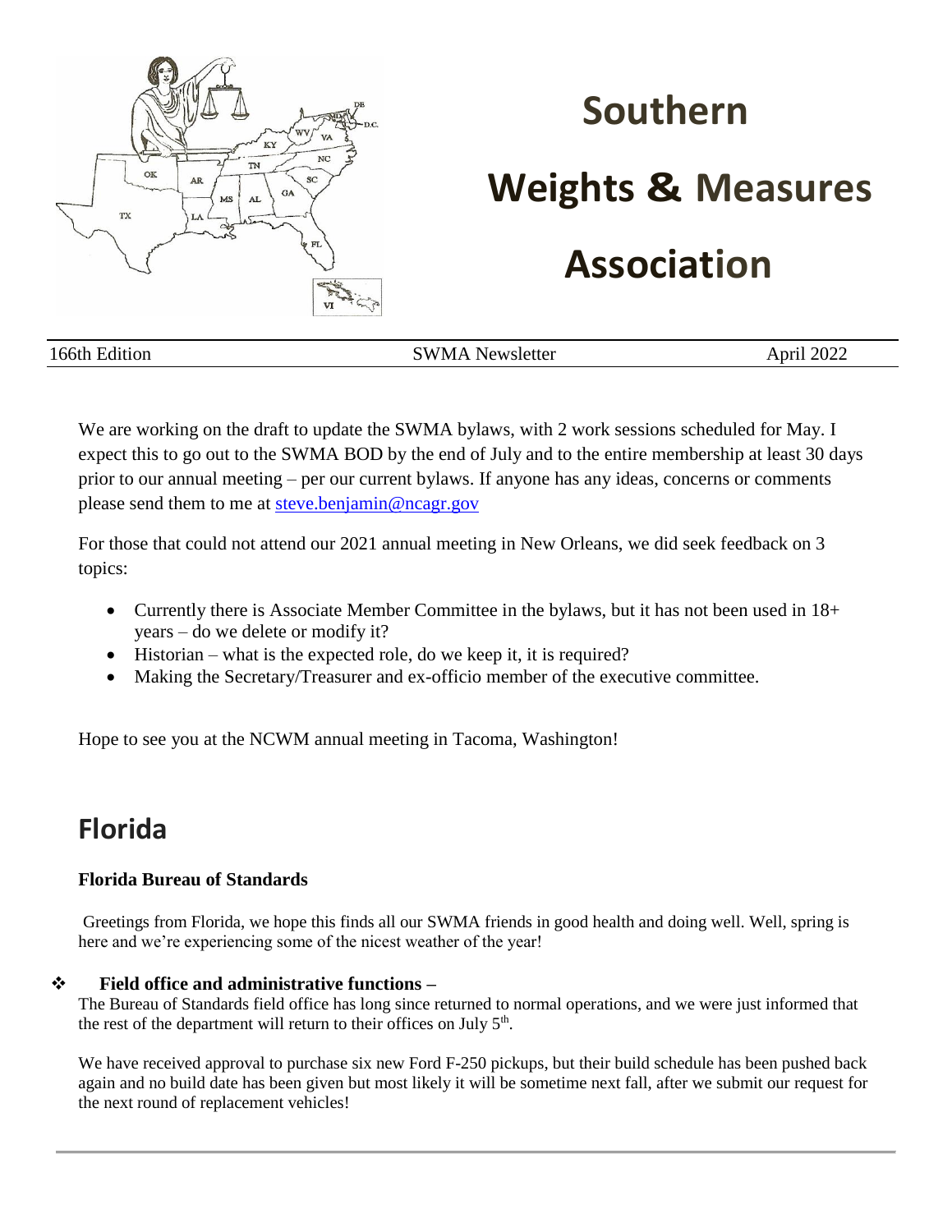Even though our supervisors and lab managers have been hiring as quickly as possible, the bureau still has 35 vacant positions while resignations continue to come in and qualified applicants are nearly impossible to find.

### ❖ **Field Inspections –**

Florida continues to see a substantial decrease in credit card skimming in the state. To date in 2022 only thirteen skimmers have been found by our inspectors. We have seen a shift to criminals breaking into gas pumps and installing modified pulsers (or modifying the pulsers on site) to steal fuel. The modified pulsers are easy to spot and an accuracy test of the motor fuel dispenser also reveals the inaccuracies associated with the modified pulsers.



 **Left: pulsers in place. Center & Right: different styles of modified pulsers** 



We have recently redirected our inspection focus towards package and price verification inspections and have found alarmingly high failure rates, particularly for price verification inspections. So far in 2022, 24% of the facilities inspected have failed their price verification inspections with some stores having up to 88% of the items in the inspection priced incorrectly.

### ❖ **Lab Update –**

Both petroleum labs are fully staffed (for now) and operating normally.

The FL metrology laboratory has undergone a staff reorganization where Megan Money, the Sr. Metrologist, is now the supervisor of the laboratory and the addition of another metrologist will be hired to give the lab a staff of four employees. The metrology lab obtained four new slicker standards (10 gal, 25 gal, 50 gal, and 100 gal) to use for large volume calibrations. These new slickers will ensure smaller uncertainties for the laboratory's customers. Continued work is being done to renovate the metrology laboratory for both large and small volume in order to provide a safe work environment as well as accommodate other Divisions within the Department.

The Florida metrology lab staff attended this year's SEMAP in Lexington, KY. Topics covered during training were software verification and validation, particularly regarding uncertainty budgets, on-the-job training, as well as technical management concepts, and quality tools for laboratory use. During SEMAP, all the attendants planned the next 4 years of proficiency testing to comply with recognition and accreditation requirements. Sr. Metrologist, Megan Money, who is one of the regional coordinators, worked with Van Hyder from N.C. on organizing these for the coming years.

### ❖ **Items of Interest –**

Florida has received the NIST CNG Master Meter and are using it, coupled with our own "master meter", and in comparison, with gravimetric testing. As you can see from the pictures below, this is a very labor intensive operation. Inspectors along with Supervisor Ben Hair are conducting testing at multiple sites each week to gather data for Val Miller (NIST). Val is assessing the data collected. The data coming in is showing very good agreement between the master meters however agreement between the results from the master meters and the gravimetric testing isn't nearly as good. We have purchased a tent for gravimetric testing because the scale is affected by the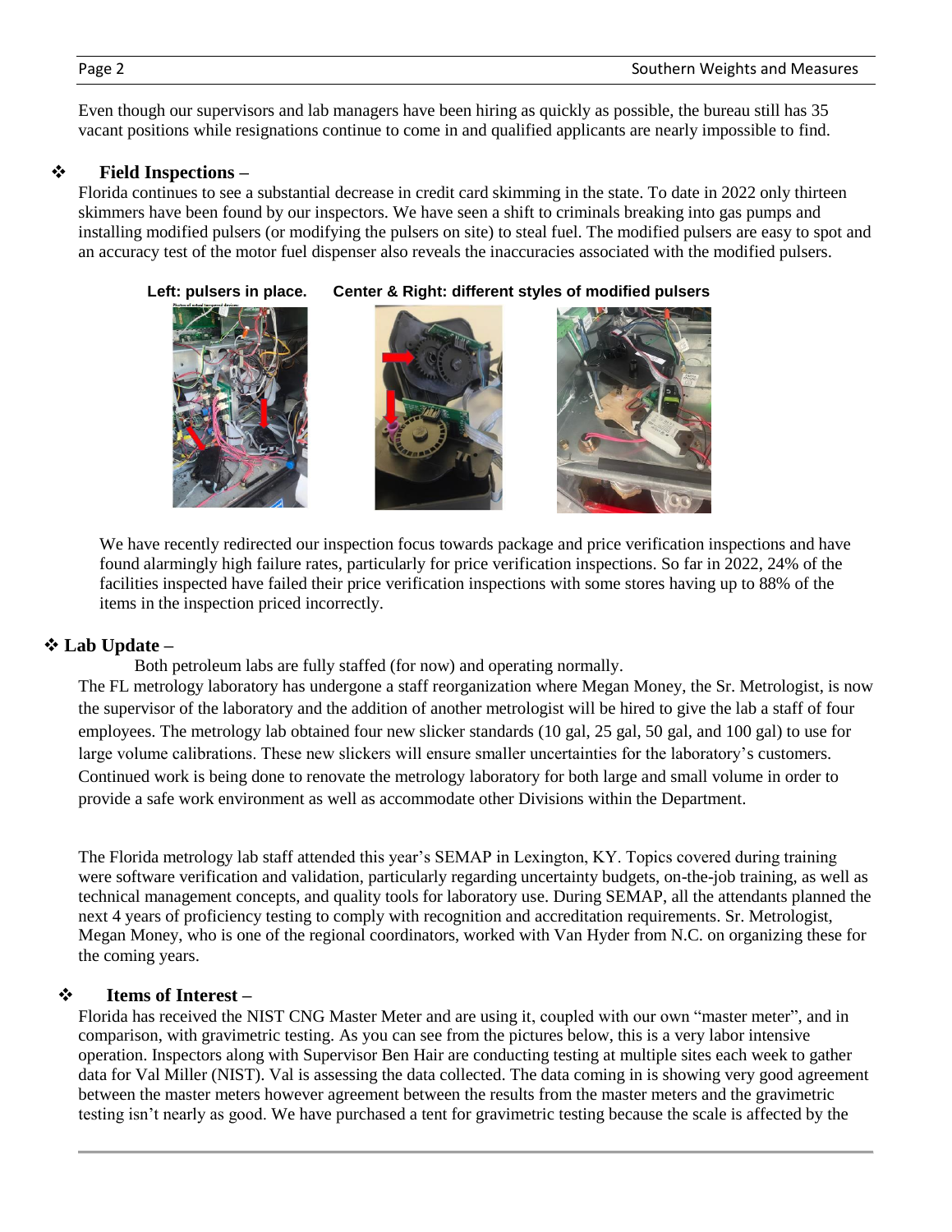#### Southern Weights and Measures **Page 3** and Measures **Page 3** and Page 3

slightest air movement. Moisture and ice buildup also are a problem for us, continuous drying of the receiving vessel is necessary to minimize the impact to the gravimetric results. Ben has estimated that if we continue gathering data through testing, at our current rate that we will have spent up to \$132,000 to purchase CNG for this endeavor.



As many other states are, Florida is particiating in the NCWM/NIST LP Gas survey. At the time of this writing we have submitted the following inspection totals for the survey:

Phase I (cylinder filling plants):

- Tare of new cylinders submitted 34 inspection forms for a total of 689 cylinders inspected in 8 facilities.
- Tare of used cylinders submitted 18 inspection forms for a total of 370 cylinders at 5 locations.
- Phase II (dispensing units):
	- Method of Sale surveys forms submitted 159.

Phase III (exchange facilities) in progress: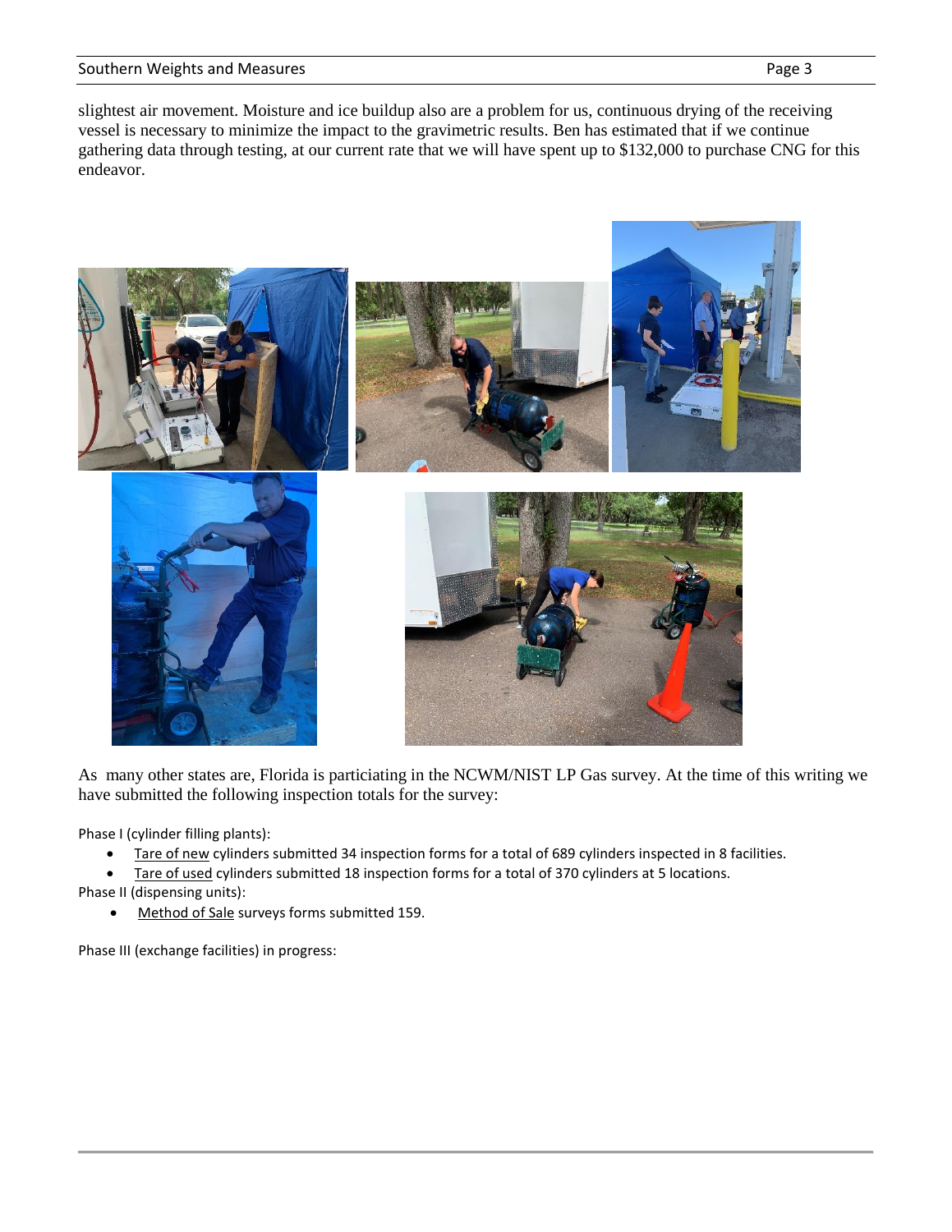

Hal Prince

### **North Carolina**

### **Metrology Laboratory**

The first of the year has been filled with preparations for the anticipated New Lab opening. We are not as close as we would like to be but we are making steady progress. Our packet was submitted to OWM in Mid-February and our packet was submitted to NVLAP a week later. We are currently working on feedback from our submittal.

Again, this year, Van Hyder, will serve as chairman for the Legal Metrology committee by NCSLI. We look forward to the many opportunities and contributions Van will make to enhance the legal metrology world.

After a two-year hiatus, the SEMAP region was able to meet in person. March 28 thru March 31, 2022 , SEMAP was held in Lexington, Kentucky. Van Hyder and Sharon Woodard represented North Carolina in a 4-day week of training. We had good Round Table feedback from each lab represented; trainings on Technical Management Concepts, Quality Tools and Processes for Metrology and Non-Conformities for Software Verification and Validation and Uncertainty. The afternoon of the last day was for invitation only participants of Fundamentals of Metrology attendees.

In safety news, we will continue to participate in the Carolina Star Program. Our safety team representatives for this year will be Sharon Woodard and Marina Currie. The theme for this year's safety conference will be: 25 Years of Safety, Past Present and Future. We will continue to strive to make our workplace safety first!

The Grain Moisture Section is currently completing routine inspections throughout the state. We are still in the process of filling our vacant field inspector position as well as resolving the challenges of working in a new laboratory space. We expect a good wheat harvest despite recent negative impacts to the grain industry. We are enjoying the warmer weather as the inspection season ends and we prepare for grain harvest.

Sharon Woodard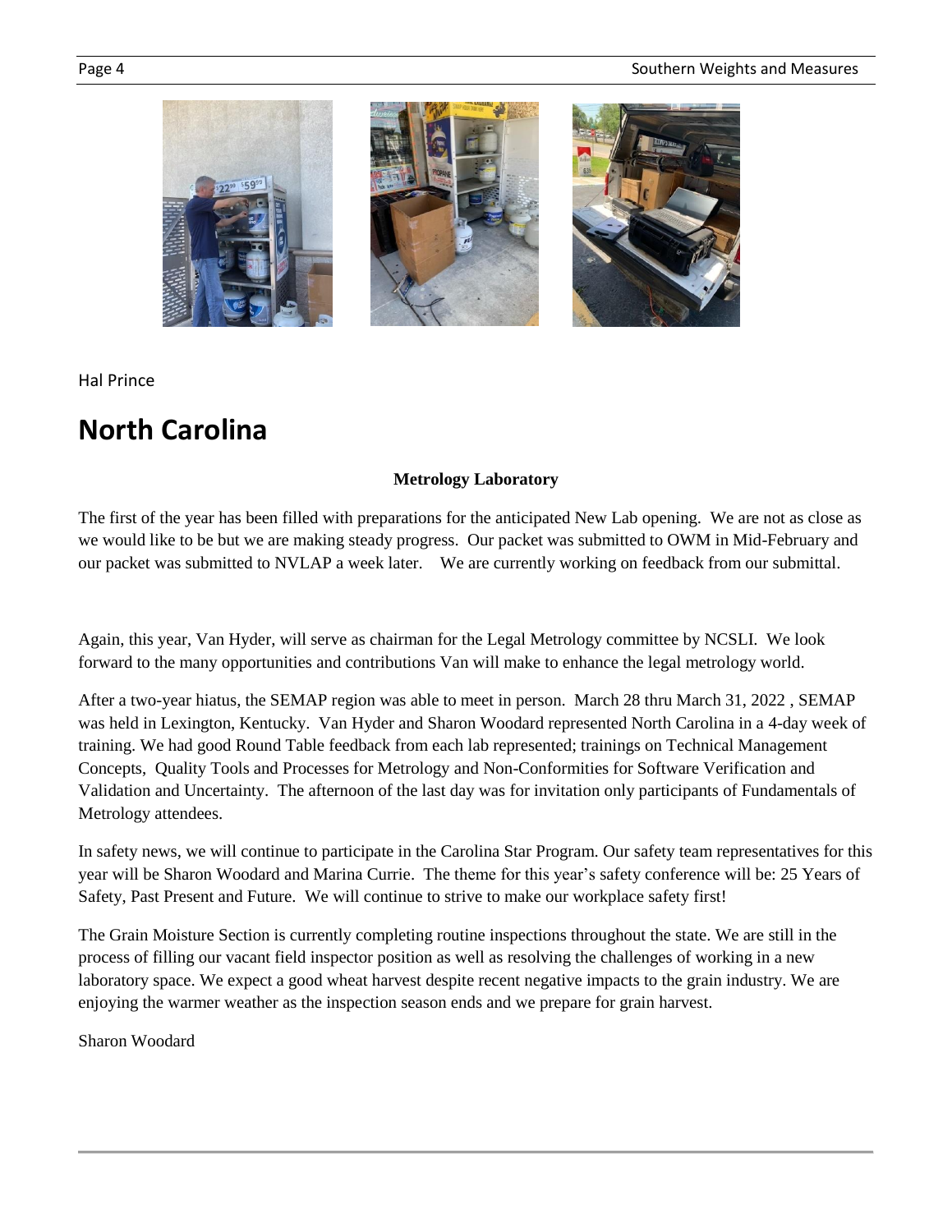#### **Measurement Section**

Greetings from the Tarheel state, North Carolina.

Spring is on the way. Looking forward to warm temperatures. Last quarter I told you we had two inspectors retire. We were able to fill those positions in house. Michael Trogdon accepted our heavy scale position and Joseph Chandler accepted our retail weights and measures position. Both inspectors are going through training currently. With those positions being filled in house, it leaves us two fuel dispenser inspector positions open. Those are in the final stages of being filled with interviews coming up soon. So soon we hope to be fully staffed once again.

We are still waiting on new trucks with the supply/chip backups. Equipment seems to be at a standstill now.

God Bless,

Chad Parker

### **LP-Gas Section**

Stephen and I participated in the Southeast Propane Alliance (SEPA) meetings on January 12 (Safety and Education Committee) and March 22 (general quarterly meeting). SEPA is a new-this-year multi-state organization composed of the former North Carolina, South Carolina, and Georgia Propane Gas Associations.

Our LP-Gas Engineer, Richard Fredenburg, participated in the NPGA Technology, Standards & Safety Committee meeting on March 7 in Charlotte, NC

Richard Fredenburg

### **Louisiana**

#### **Legislation**

House Bill 386 was recently filed to give LDAF the authority to regulate commercial electric vehicle charging devices with the goal to protect consumers and ensure equity prevails in the marketplace. Currently, our definition of commercial weighing and measuring device excludes devices used to measure electricity. We believe this was included in the original definition to exclude residential and business' electric meters and not technologies such as EVSE. Louisiana does adopt Handbook 44 in full, so we would follow Section 3.40 EVSE.

#### **Metrology**

Louisiana is currently exploring the addition of some Mass Echelon II work to the scope of our Metrology Laboratory.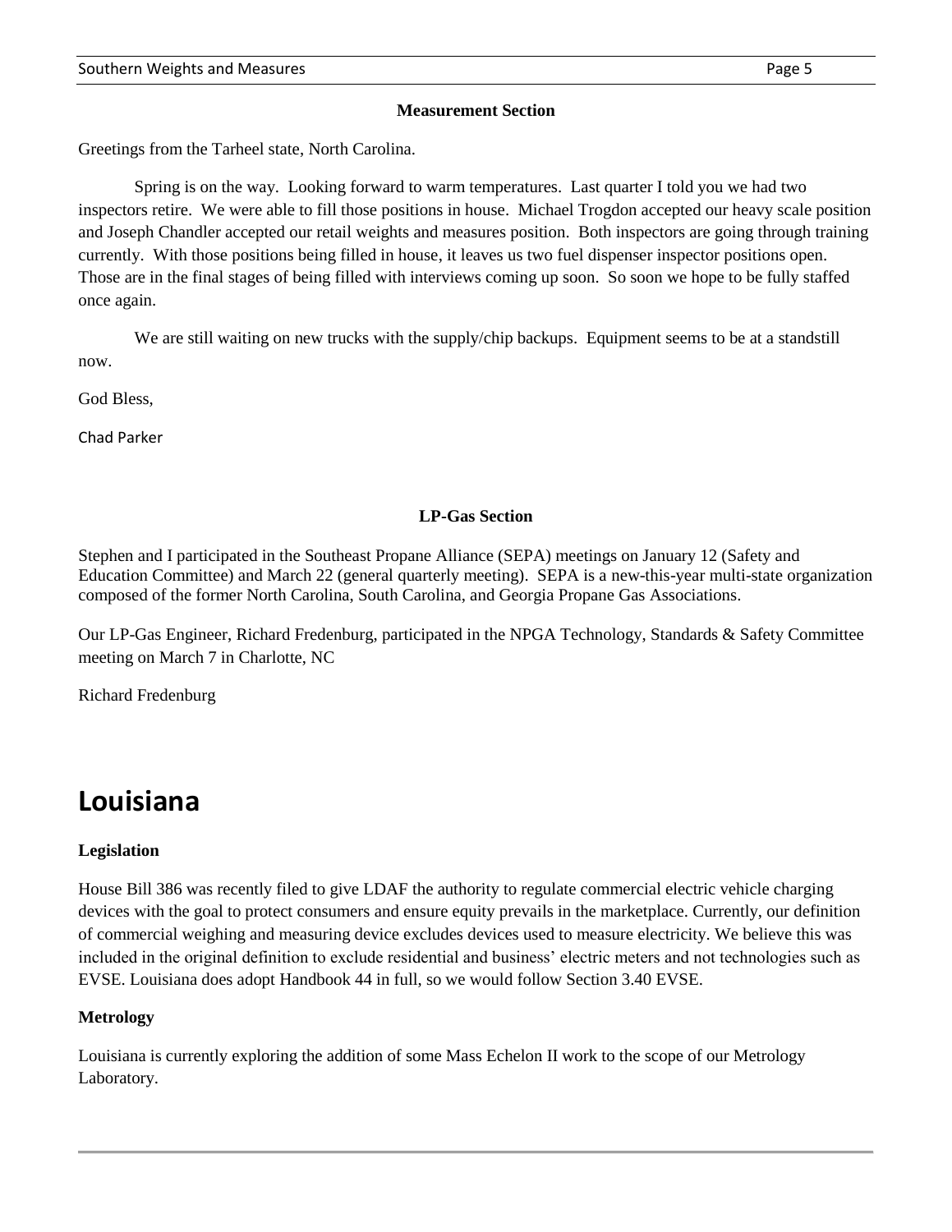Also, Jenny Adair recently completed the Mass Seminar (in person!) at NIST OWM in Gaithersburg, MD. She is enrolled in the upcoming Volume Training and with successful completion of that course, she will be a signatory for our lab.

### **Office**

We have recently hired Trissi Pearson to fill the role of Administrate Assistant 3 in our Baton Rouge office. She, with Laurie, Tammy, and Kasey are doing a great job keeping our office running great.

Crawfish season and Festival season are in full swing in Louisiana. If you find yourself down here, drop us a line.

Made available by

Paul Floyd

Director of Weights and Measures

La. Dept. Of Agriculture and Forestry

### **Mississippi**

All Mississippi Department of Agriculture and Commerce employees received a 3% pay increase in January of this year. Most employees should receive an additional increase July 1<sup>st</sup> due to realignments and new job classifications by the State Personnel Board for all State Agencies.

The department ordered 6 new inspection vehicles in November of last year for the Weights & Measures and Petroleum divisions, however because of supply issues those vehicles may be delayed until November of 2022.

Mississippi is seeking qualified individuals to fill three (3) positions in the Mississippi Metrology Laboratory, located on the campus of Alcorn State University, Lorman, MS. Interested parties should complete an application on the Mississippi State Personnel Board website by following the links below.

[Consumer Protection Supervisor](https://urldefense.com/v3/__https:/www.governmentjobs.com/careers/mississippi/jobs/3489520-0/consumer-protection-supervisor__;!!HYmSToo!JLU-F6dw3xYrry_sb4ZldPxCdjX928b48QmblRdsUzyi2dv39nxil8kPS37PRDHY7AnnzA$)

[Consumer Protection Specialist III](https://urldefense.com/v3/__https:/www.governmentjobs.com/careers/mississippi/jobs/3485616/consumer-protection-specialist-iii__;!!HYmSToo!JLU-F6dw3xYrry_sb4ZldPxCdjX928b48QmblRdsUzyi2dv39nxil8kPS37PRDH0MF2K9g$)

For additional information contact Gene Robertson at 601.359.1102 or Jennifer Thompson at 601.359.1144.